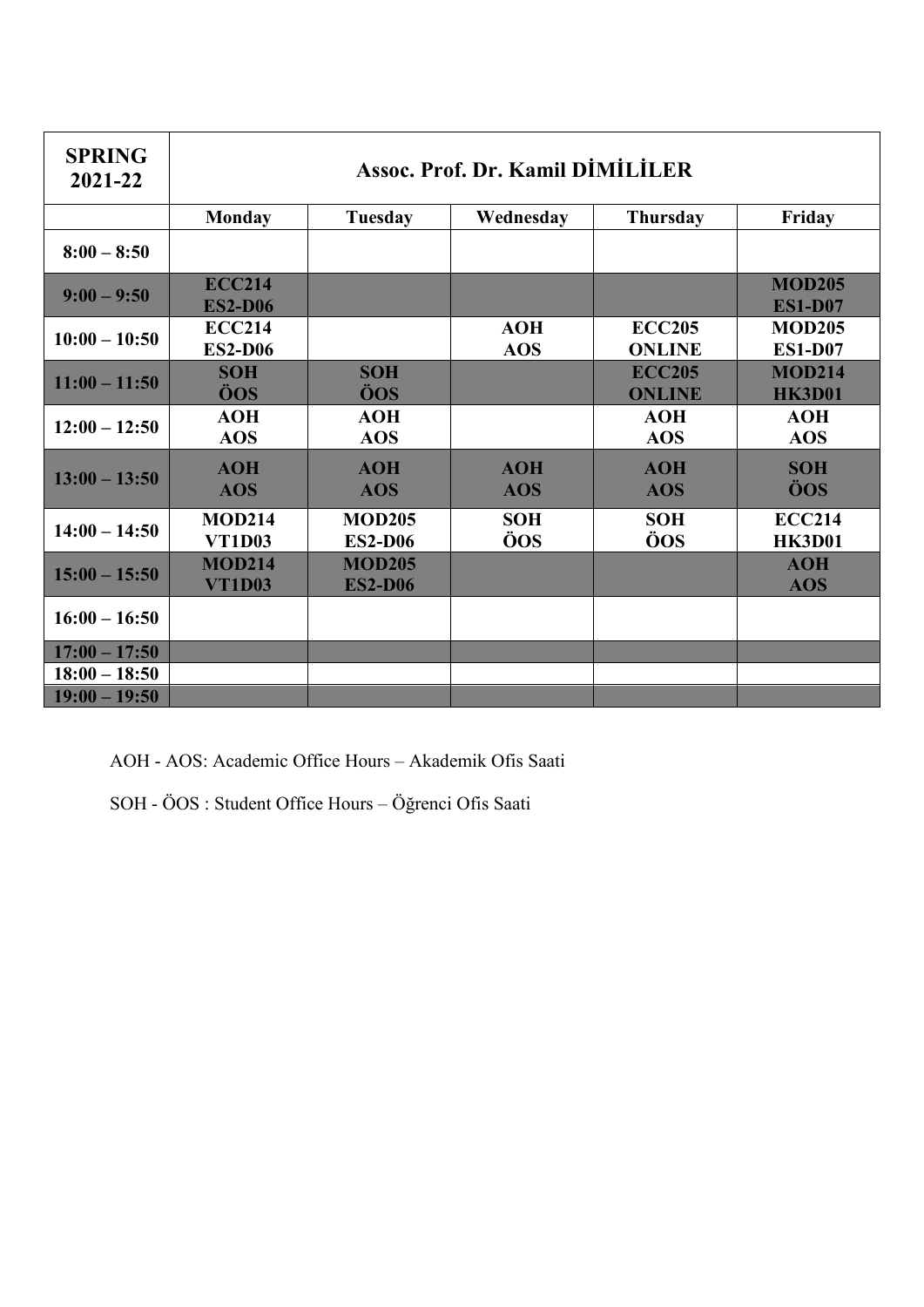| 2021-22<br><b>Spring</b> | <b>Research Assist. Binnur DEMIR ERDEM</b> |                                  |                                  |                                  |                                  |  |  |  |
|--------------------------|--------------------------------------------|----------------------------------|----------------------------------|----------------------------------|----------------------------------|--|--|--|
|                          | <b>Monday</b>                              | Tuesday                          | Wednesday                        | <b>Thursday</b>                  | Friday                           |  |  |  |
| $8:00 - 8:50$            | <b>SOH</b>                                 | <b>SOH</b>                       | <b>SOH</b>                       | <b>SOH</b>                       | <b>SOH</b>                       |  |  |  |
| $9:00 - 9:50$            | <b>OTT224</b><br><b>ES 2 D02</b>           | <b>OTT110</b><br><b>HK1D02</b>   | <b>OTO411</b><br><b>EZ 3 D01</b> | <b>OTT104</b><br><b>HK1D02</b>   | <b>OTT234</b><br><b>ES 2 D08</b> |  |  |  |
| $10:00 - 10:50$          | <b>OTT224</b><br><b>ES 2 D02</b>           | <b>OTT202</b><br><b>ES 2 D02</b> | <b>OTO411</b><br><b>EZ3D01</b>   | <b>OTT104</b><br><b>HK1D02</b>   | <b>OTT234</b><br><b>ES 2 D08</b> |  |  |  |
| $11:00 - 11:50$          | <b>OTT102</b><br><b>ES 2 D08</b>           | <b>OTT201</b><br><b>ES 2 D01</b> | <b>OTO101</b><br>(ONLINE)        | <b>OTT234</b><br><b>HK 3 D02</b> | <b>AOH</b>                       |  |  |  |
| $12:00 - 12:50$          | <b>OTT102</b><br><b>ES 2 D08</b>           | <b>OTT201</b><br><b>ES 2 D01</b> | <b>OTO101</b><br>(ONLINE)        | <b>OTT201</b><br><b>HK 3 D02</b> | <b>OTT224</b><br><b>ES 2 D02</b> |  |  |  |
| $13:00 - 13:50$          | <b>AOH</b>                                 | <b>AOH</b>                       | <b>AOH</b>                       | <b>AOH</b>                       | <b>OTT110</b><br><b>ES 2 D02</b> |  |  |  |
| $14:00 - 14:50$          | <b>OTT104</b><br><b>ES 2 D01</b>           | <b>OTT102</b><br><b>ES 2 D02</b> | <b>OTT206</b><br><b>ES 2 D02</b> | <b>OTT204</b><br><b>HK1D02</b>   | <b>AOH</b>                       |  |  |  |
| $15:00 - 15:50$          | <b>OTO316</b><br><b>HK 0 D04</b>           | <b>OTT204</b><br><b>ES 2 D02</b> | <b>OTT202</b><br><b>ES 2 D01</b> | <b>OTT206</b><br><b>ES 2 D01</b> | <b>OTO316</b><br><b>HK 0 D04</b> |  |  |  |
| $16:00 - 16:50$          | <b>OTO316</b><br><b>HK 0 D04</b>           | <b>OTT204</b><br><b>ES 2 D02</b> | <b>OTT202</b><br><b>ES 2 D01</b> | <b>OTT206</b><br><b>ES 2 D01</b> |                                  |  |  |  |
| $17:00 - 17:50$          | <b>AOH</b>                                 | <b>AOH</b>                       | <b>AOH</b>                       | <b>AOH</b>                       | <b>AOH</b>                       |  |  |  |

AOH - AOS: Academic Office Hours – Akademik Ofis Saati SOH - ÖOS : Student Office Hours – Öğrenci Ofis Saati